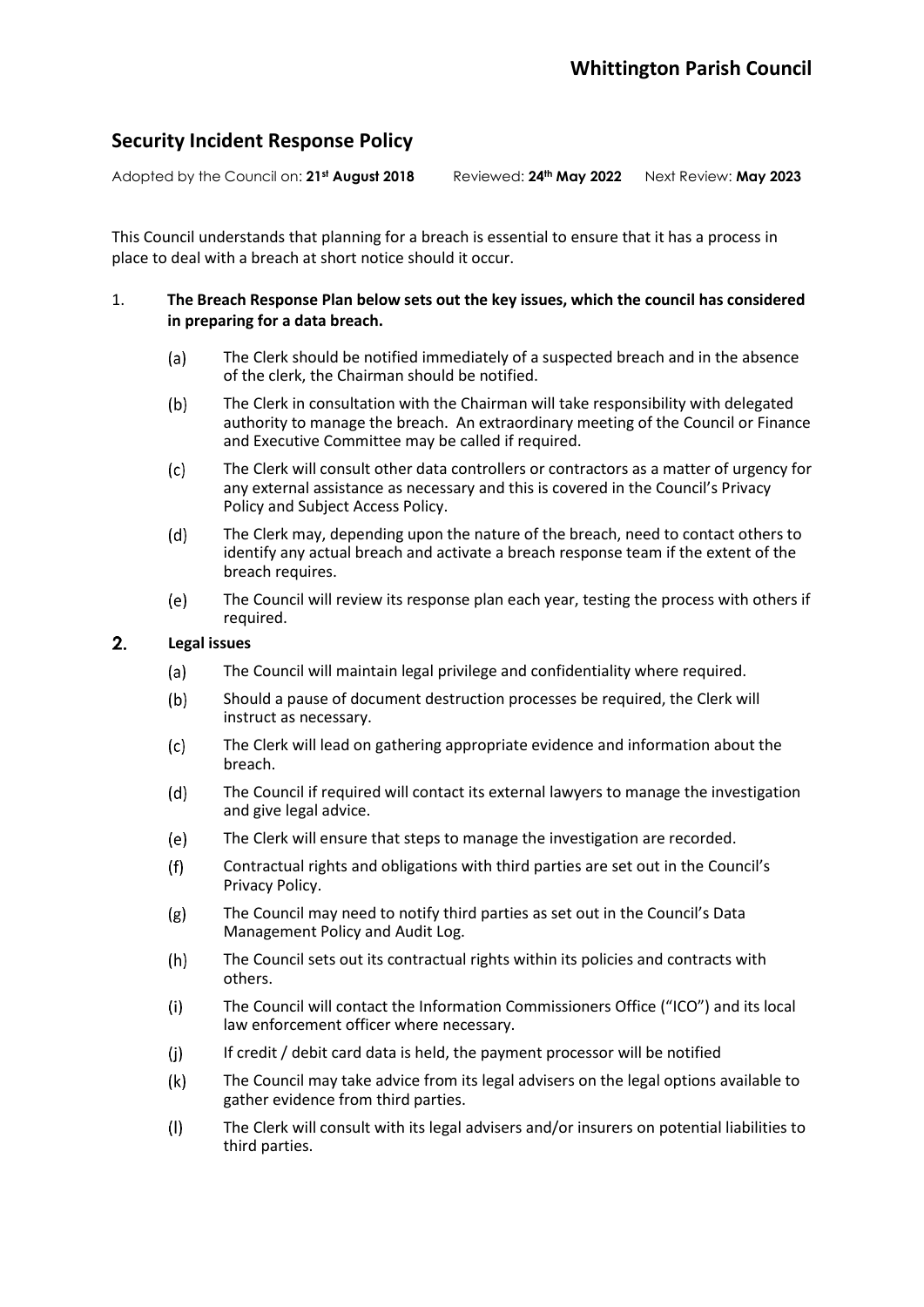- $3.$ **IT**
	- The Clerk will consult with its IT supplier where required in managing potential risk  $(a)$ and responding to a data breach.
	- $(b)$ The Council's asset register will identify devices where a potential breach may occur.
	- $(c)$ The flow of data is set out in the Council's Communications Policy.
	- $(d)$ The Clerk will consult with its IT supplier to quickly secure and isolate potentially compromised devices and data, without destroying evidence should this be necessary.
	- $(e)$ The Clerk will ensure the quick physical security of premises should this be necessary.

#### $\overline{\mathbf{4}}$ . **Cyber breach insurance**

- The Council takes advice from its insurers on cyber breach insurance and actions on  $(a)$ notifying and obtaining consents should a breach occur.
- $(b)$ The Clerk holds emergency contact details.

#### 5. **Data**

- $(a)$ Data held by the Council is set out in the Data Management Policy and Audit Log, which includes its classification, destruction time and risk assessments, which includes protections for any sensitive data.
- The Clerk liaises with its IT supplier, should encryption be necessary  $(b)$
- $(c)$ The Clerk will ensure that data is held no longer than required.

#### $\mathbf{6}$ . **Data subjects**

- $(a)$ The Council has in place Subject Access Request and Privacy Policies with appropriate notices which are published on its websites: These include notifying data subjects and contractual and legal rights of data subjects.
- $(b)$ The Council will provide appropriately worded notifications to data subjects.
- $(c)$ The Council has in place its policies and notices in compliance with GDPR, recognising the potential harm to data subjects should loss of data held by the Council occur.
- $(d)$ The Council is committed to arranging appropriate training for councillors and staff with includes action in the event of a breach.

#### $\overline{7}$ . **Public Relations**

- The Council will consult its legal advisers in dealing with data breaches particularly  $(a)$ with pro-active and re-active press statements.
- $(b)$ The Council will put in place arrangements to monitor media reaction as required after any breach.